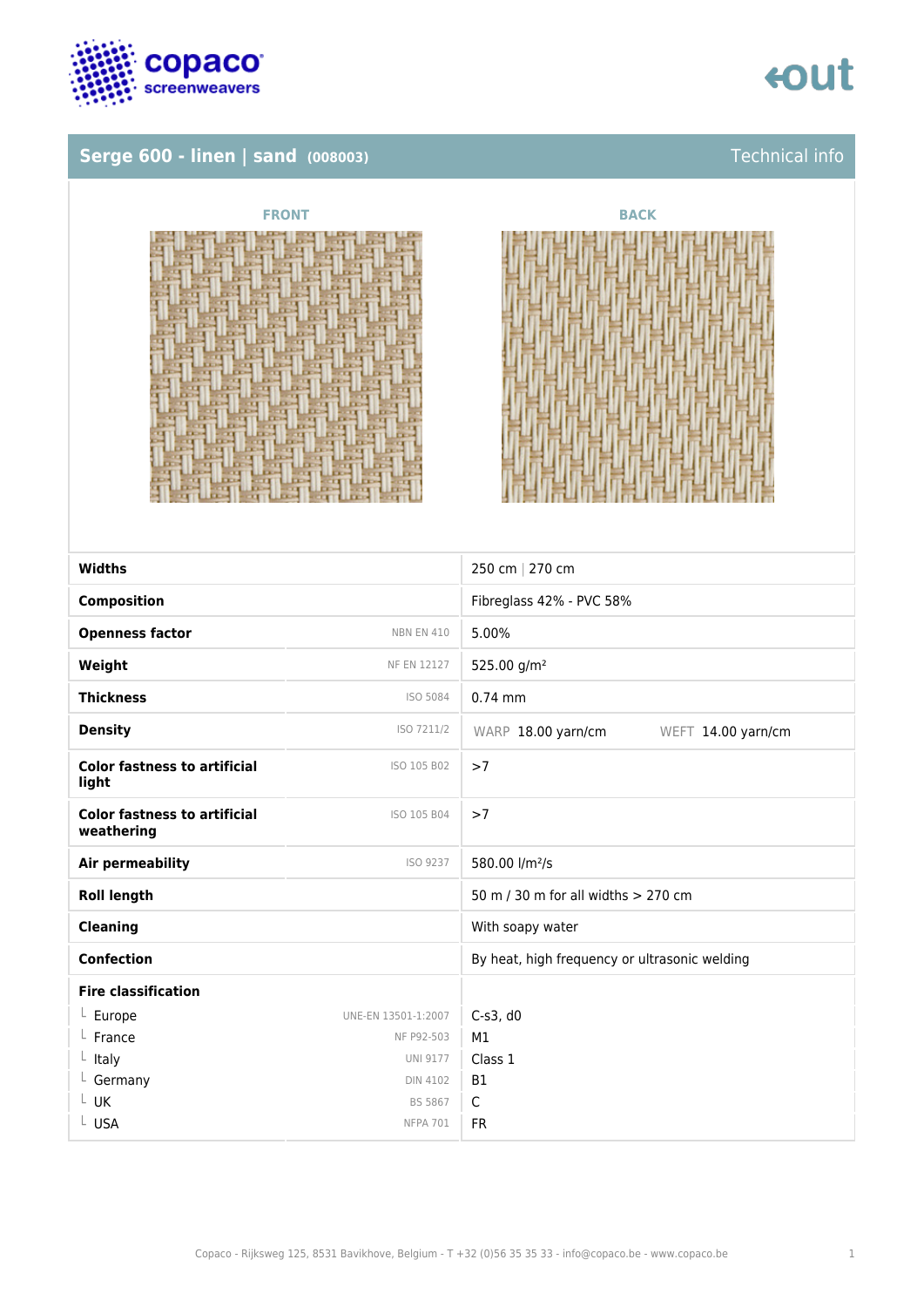

# **tout**

# **Serge 600 - linen | sand (008003)**

| <b>Technical info</b> |  |
|-----------------------|--|
|                       |  |
|                       |  |

| <b>Tear strength</b><br>ISO 4674-1 methode 2           |                     |                     |
|--------------------------------------------------------|---------------------|---------------------|
| $L$ Original                                           | WARP 8.50 daN       | WEFT $7.50$ daN     |
| $\perp$ After climatic chamber -30°C                   | WARP 7.80 daN       | WEFT 7.50 daN       |
| $\perp$ After climatic chamber +70°C                   | WARP 8.20 daN       | WEFT 7.20 daN       |
| <b>Elongation up to break</b><br>ISO 1421              |                     |                     |
| $L$ Original                                           | <b>WARP 3.10 %</b>  | WEFT 2.75 %         |
| $\perp$ After color fastness to artificial light       | <b>WARP 4.00 %</b>  | <b>WEFT 2.90 %</b>  |
| $\perp$ After colour fastness to artificial weathering | <b>WARP 3.50 %</b>  | <b>WEFT 2.80 %</b>  |
| $\perp$ After climatic chamber -30°C                   | <b>WARP 3.00 %</b>  | WEFT 2.50 %         |
| $\perp$ After climatic chamber +70°C                   | <b>WARP 2.85 %</b>  | <b>WEFT 2.50 %</b>  |
| <b>Breaking strength</b><br>ISO 1421                   |                     |                     |
| $L$ Original                                           | WARP 260.00 daN/5cm | WEFT 225.00 daN/5cm |
| $\perp$ After color fastness to artificial light       | WARP 240.00 daN/5cm | WEFT 220.00 daN/5cm |
| $\perp$ After colour fastness to artificial weathering | WARP 240.00 daN/5cm | WEFT 225.00 daN/5cm |
| $\perp$ After climatic chamber -30°C                   | WARP 225.00 daN/5cm | WEFT 200.00 daN/5cm |
| $\perp$ After climatic chamber +70°C                   | WARP 180.00 daN/5cm | WEFT 185.00 daN/5cm |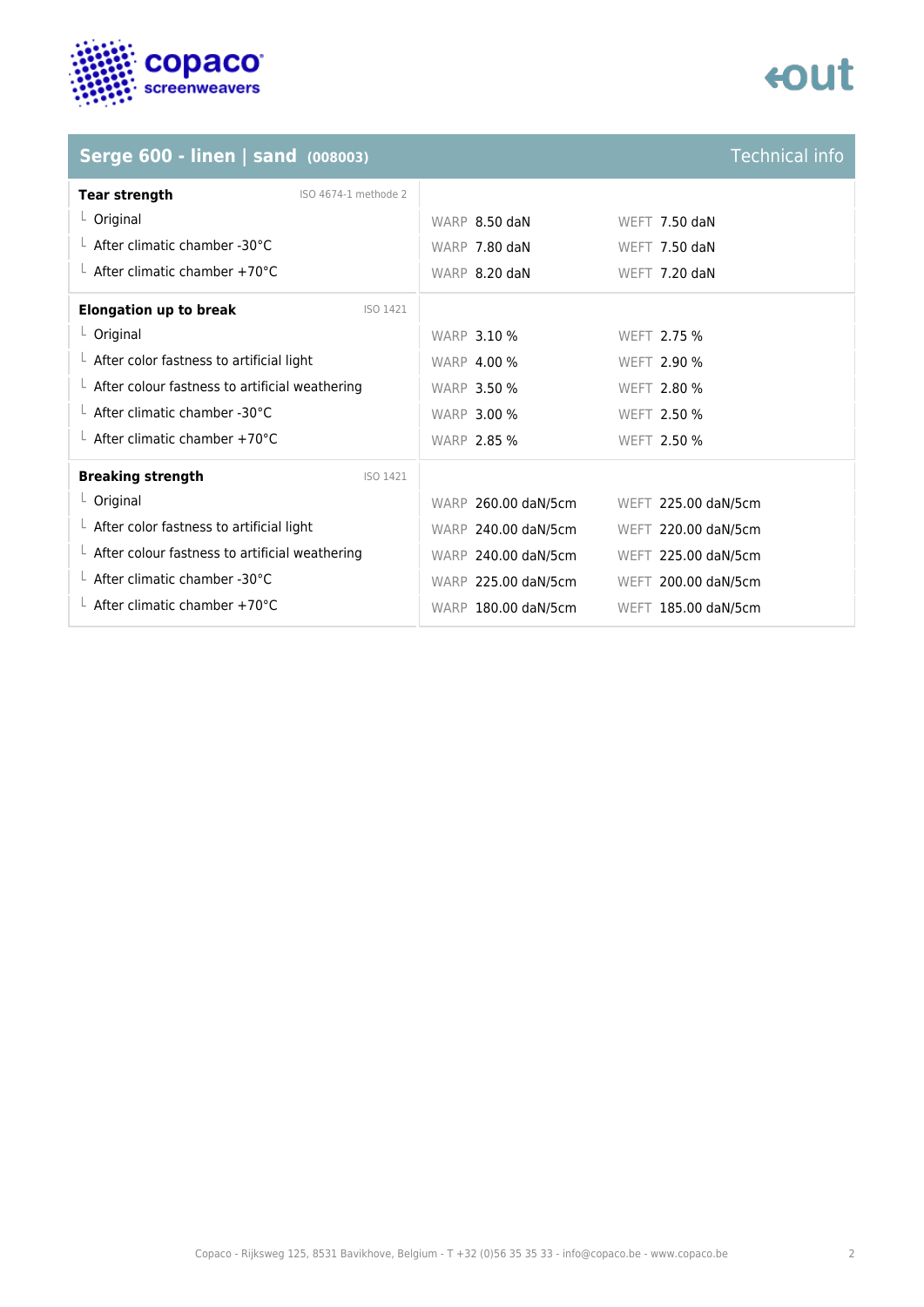

### **Front - Interior** Serge 600 - linen | sand (008003)

| <b>Visual properties</b> |  |
|--------------------------|--|
|                          |  |

| Tv = Visual light transmittance | 4.90% |
|---------------------------------|-------|
| Tuv = UV transmittance          | 2.00% |

**As = Solar absorptance** 49.30%

**Rs = Solar reflectance** 43.90%

| Solar energetic properties      |        |
|---------------------------------|--------|
| As = Solar absorptance          | 49.30% |
| $Rs = Solar$ reflectance        | 43.90% |
| <b>Ts = Solar transmittance</b> | 6.80%  |

| Fabric + glazing: G-factor |      |      |      |      |
|----------------------------|------|------|------|------|
|                            | G    | Te   | Qi   | SC   |
| <b>Glazing A</b>           | 0.46 | 0.06 | 0.41 | 0.55 |
| <b>Glazing B</b>           | 0.47 | 0.05 | 0.42 | 0.62 |
| <b>Glazing C</b>           | 0.43 | 0.04 | 0.39 | 0.72 |
| <b>Glazing D</b>           | 0.27 | 0.02 | 0.25 | 0.84 |

G = Total solar energy transmittance / Te = Direct solar transmittance / Qi = Secondary heat transfer factor / SC = Shading coefficient

| <b>Visual comfort</b>           |         |                  |
|---------------------------------|---------|------------------|
| Normal solar transmittance      | Class 4 | Very good effect |
| <b>Glare control</b>            | Class 2 | Moderate effect  |
| <b>Privacy night</b>            | Class 2 | Moderate effect  |
| Visual contact with the outside | Class 2 | Moderate effect  |
| <b>Daylight utilisation</b>     | Class 1 | Little effect    |

| Thermal comfort G-factor = Total solar energy transmittance |                  |                  |                  |
|-------------------------------------------------------------|------------------|------------------|------------------|
| <b>Glazing A</b>                                            | <b>Glazing B</b> | <b>Glazing C</b> | <b>Glazing D</b> |
| Class 1                                                     | Class 1          | Class 1          | Class 2          |

| Thermal comfort Qi-factor = Secondary heat transfer factor |                  |                  |                  |
|------------------------------------------------------------|------------------|------------------|------------------|
| <b>Glazing A</b>                                           | <b>Glazing B</b> | <b>Glazing C</b> | <b>Glazing D</b> |
| Class 0                                                    | Class 0          | Class 0          | Class 1          |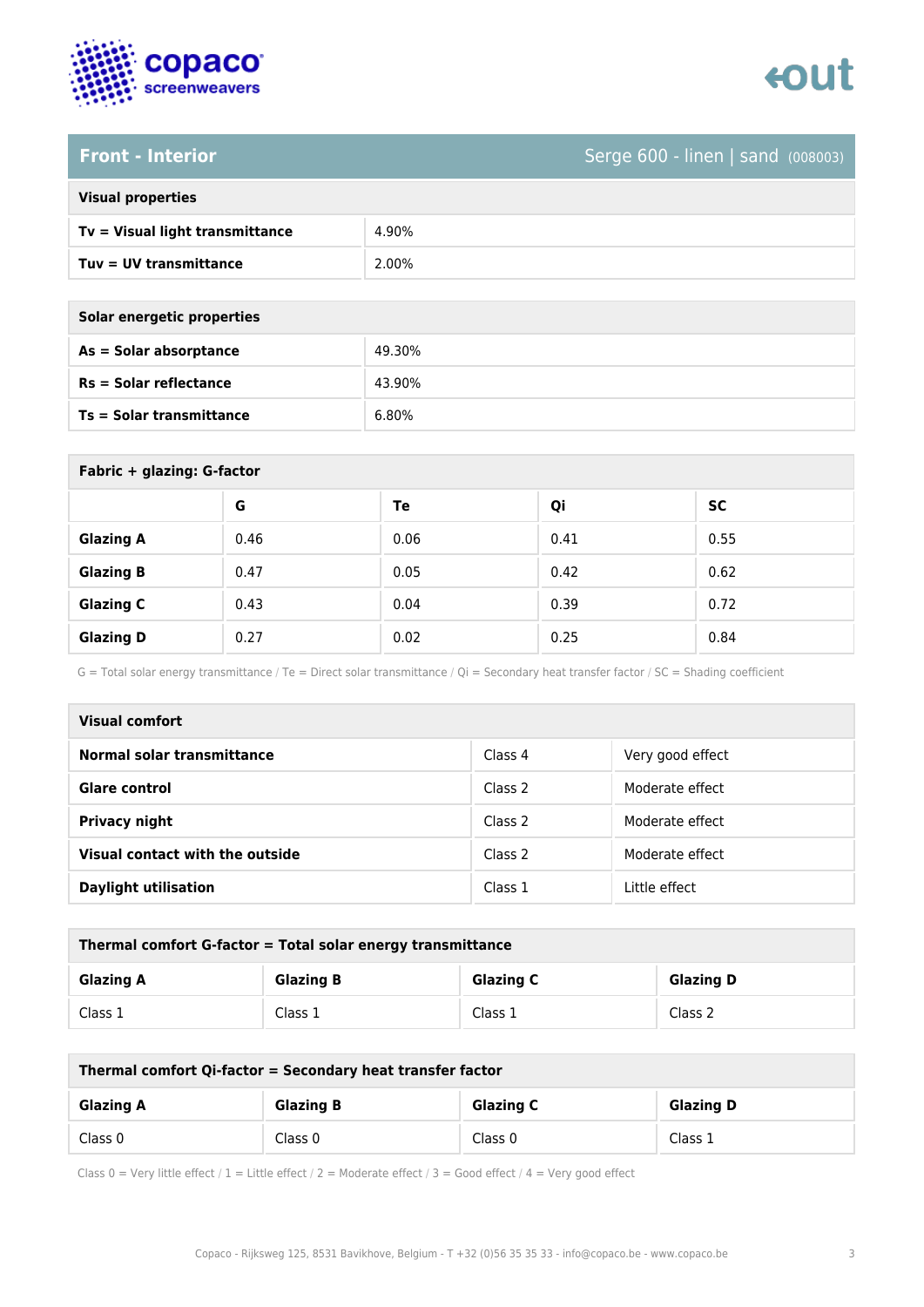

### **Back - Interior** Serge 600 - linen | sand (008003)

| <b>Visual properties</b> |  |
|--------------------------|--|
|                          |  |

| Tv = Visual light transmittance | 4.90% |
|---------------------------------|-------|
| Tuy = UV transmittance          | 2.00% |

**As = Solar absorptance** 44.90%

**Rs = Solar reflectance** 48.30%

**Ts = Solar transmittance** 6.80%

| Solar energetic properties |
|----------------------------|
| As = Solar absorptance     |
| $Rs = Solar$ reflectance   |
| $Ts = Solar$ transmittance |

| Fabric + glazing: G-factor |      |      |      |           |
|----------------------------|------|------|------|-----------|
|                            | G    | Te   | Qi   | <b>SC</b> |
| <b>Glazing A</b>           | 0.44 | 0.06 | 0.38 | 0.52      |
| <b>Glazing B</b>           | 0.45 | 0.05 | 0.40 | 0.59      |
| <b>Glazing C</b>           | 0.41 | 0.04 | 0.37 | 0.70      |
| <b>Glazing D</b>           | 0.27 | 0.02 | 0.24 | 0.83      |

G = Total solar energy transmittance / Te = Direct solar transmittance / Qi = Secondary heat transfer factor / SC = Shading coefficient

| <b>Visual comfort</b>           |         |                  |
|---------------------------------|---------|------------------|
| Normal solar transmittance      | Class 4 | Very good effect |
| <b>Glare control</b>            | Class 2 | Moderate effect  |
| <b>Privacy night</b>            | Class 2 | Moderate effect  |
| Visual contact with the outside | Class 2 | Moderate effect  |
| <b>Daylight utilisation</b>     | Class 1 | Little effect    |

| Thermal comfort G-factor = Total solar energy transmittance |                  |                  |                  |
|-------------------------------------------------------------|------------------|------------------|------------------|
| <b>Glazing A</b>                                            | <b>Glazing B</b> | <b>Glazing C</b> | <b>Glazing D</b> |
| Class 1                                                     | Class 1          | Class 1          | Class 2          |

| Thermal comfort Qi-factor = Secondary heat transfer factor |                  |                  |                  |
|------------------------------------------------------------|------------------|------------------|------------------|
| <b>Glazing A</b>                                           | <b>Glazing B</b> | <b>Glazing C</b> | <b>Glazing D</b> |
| Class 0                                                    | Class 0          | Class 0          | Class 1          |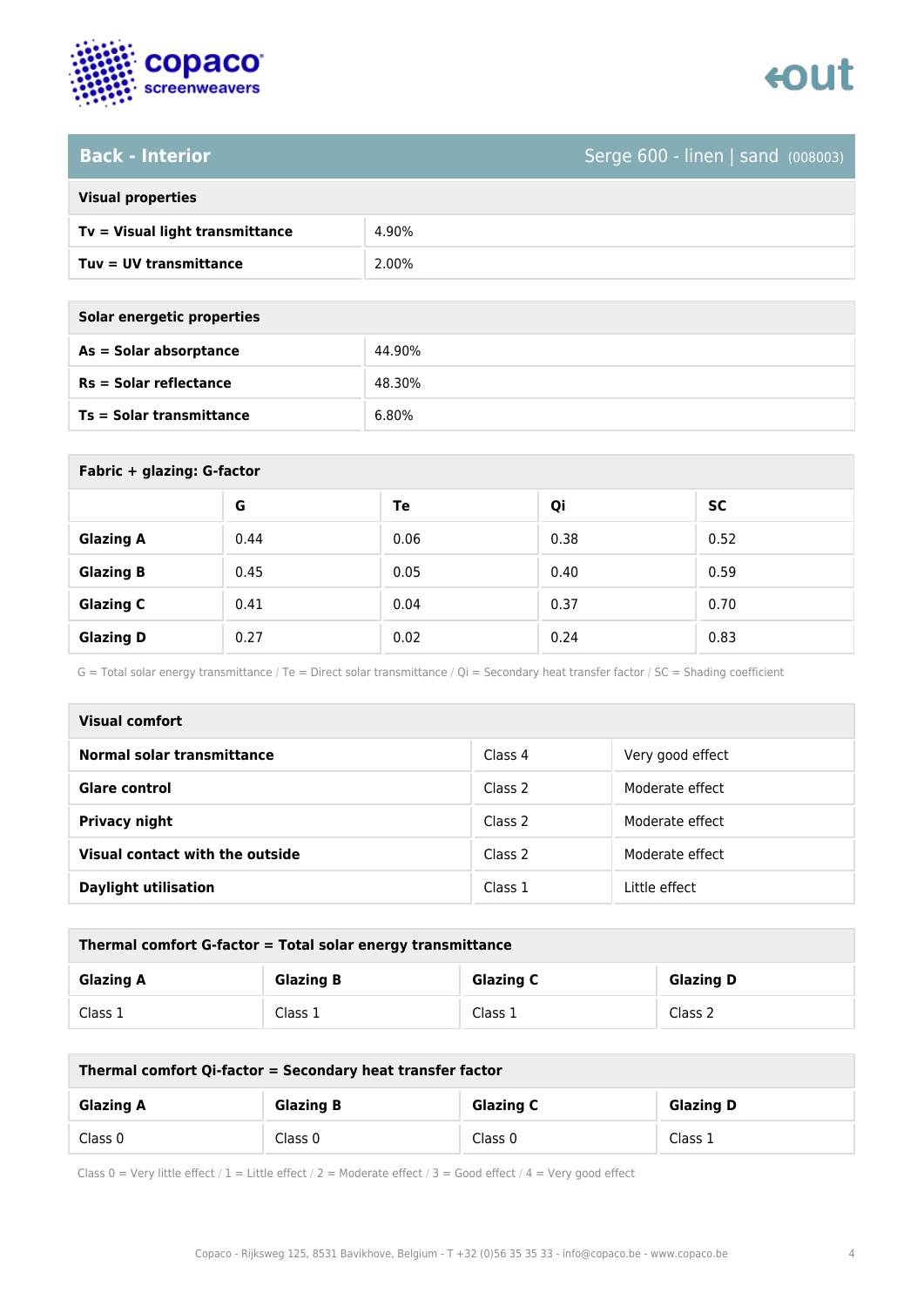



### **Front - Exterior** Serge 600 - linen | sand (008003)

| <b>Visual properties</b> |  |  |
|--------------------------|--|--|
|                          |  |  |

| Tv = Visual light transmittance | 4.90% |
|---------------------------------|-------|
| Tuy = UV transmittance          | 2.00% |

**As = Solar absorptance** 49.30%

**Rs = Solar reflectance** 43.90%

**Ts = Solar transmittance** 6.80%

| Solar energetic properties      |
|---------------------------------|
| As = Solar absorptance          |
| $Rs = Solar$ reflectance        |
| <b>Ts = Solar transmittance</b> |

| Fabric + glazing: G-factor |      |      |      |           |
|----------------------------|------|------|------|-----------|
|                            | G    | Te   | Qi   | <b>SC</b> |
| <b>Glazing A</b>           | 0.17 | 0.06 | 0.11 | 0.20      |
| <b>Glazing B</b>           | 0.13 | 0.05 | 0.08 | 0.18      |
| <b>Glazing C</b>           | 0.09 | 0.04 | 0.05 | 0.15      |
| <b>Glazing D</b>           | 0.07 | 0.02 | 0.05 | 0.22      |

G = Total solar energy transmittance / Te = Direct solar transmittance / Qi = Secondary heat transfer factor / SC = Shading coefficient

| Thermal comfort G-factor = Total solar energy transmittance |                  |                  |                  |
|-------------------------------------------------------------|------------------|------------------|------------------|
| <b>Glazing A</b>                                            | <b>Glazing B</b> | <b>Glazing C</b> | <b>Glazing D</b> |
| Class 2                                                     | Class 3          | Class 4          | Class 4          |

| Thermal comfort Qi-factor = Secondary heat transfer factor |                  |                  |                  |
|------------------------------------------------------------|------------------|------------------|------------------|
| <b>Glazing A</b>                                           | <b>Glazing B</b> | <b>Glazing C</b> | <b>Glazing D</b> |
| Class 2                                                    | Class 3          | Class 3          | Class 3          |